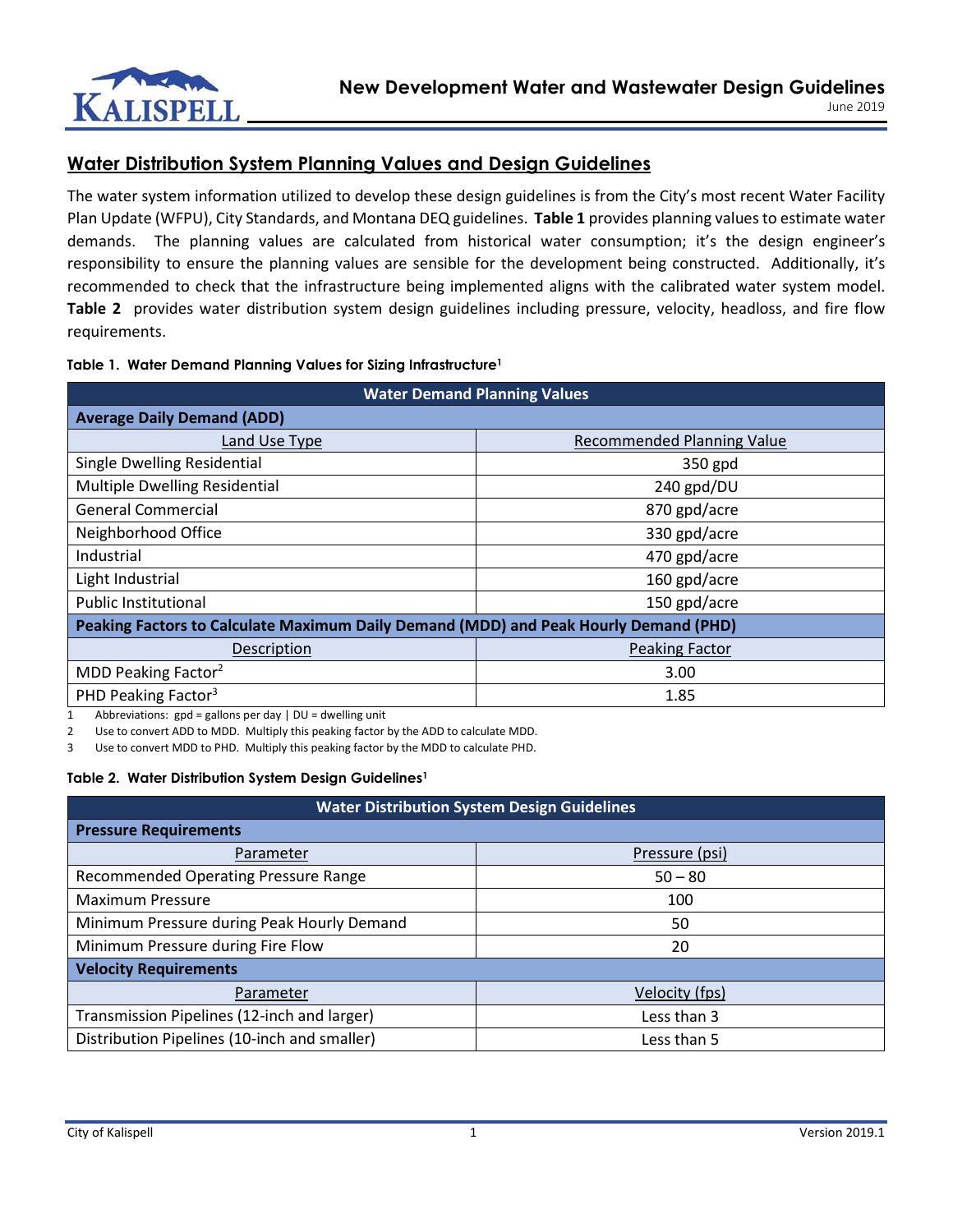

## **Table 2. Water Distribution System Design Guidelines (Continued)<sup>1</sup>**

| <b>Water Distribution System Design Guidelines</b> |                                |                  |  |  |
|----------------------------------------------------|--------------------------------|------------------|--|--|
| <b>Headloss Requirements</b>                       |                                |                  |  |  |
| Parameter                                          | Headloss (feet per 1,000 feet) |                  |  |  |
| Transmission Pipelines (12-inch and larger)        | Less than 2                    |                  |  |  |
| Distribution Pipelines (10-inch and smaller)       | Less than 5                    |                  |  |  |
| Fire Flow Requirements <sup>2</sup>                |                                |                  |  |  |
| Land Use Type                                      | Flow Rate (gpm)                | Duration (hours) |  |  |
| Residential                                        | 1,500                          |                  |  |  |
| Commercial                                         | 4,000                          | 4                |  |  |
| Industrial                                         | 4,000                          | 4                |  |  |

1 Abbreviations: psi = pounds per square inch | fps = feet per second | gpm = gallons per minute

2 The City Fire Department follows the International Fire Code to determine needed fire flow. These are general requirements for planning purposes and may not be indicative of the requirements for specific developments or buildings.

## **Wastewater Collection System Planning Values and Design Guidelines**

The wastewater system information utilized to develop these design guidelines is from the City's most recent Wastewater Facility Plan Update (WWFPU), City Standards, and Montana DEQ guidelines. **Table 3** provides planning values to estimate wastewater flows. The planning values are calculated from historical wastewater generated; it's the design engineer's responsibility to ensure the planning values are sensible for the development being constructed. Additionally, it's recommended to check that the infrastructure being implemented aligns with the collection system model. **Table 4** provides wastewater collection system design guidelines for both force mains and gravity mains.

## **Table 3. Wastewater Flow Planning Values for Sizing Infrastructure<sup>1</sup>**

| <b>Wastewater Flow Planning Values</b>                         |                                                           |  |
|----------------------------------------------------------------|-----------------------------------------------------------|--|
| <b>Average Daily Flow (ADF)</b>                                |                                                           |  |
| Land Use Type                                                  | <b>Planning Value</b>                                     |  |
| Single Dwelling Residential = 1 ERU                            | $200$ gpd = 1ERU                                          |  |
| Multiple Dwelling Residential = 0.8 ERU/DU                     | 160 $gpd/DU = 0.8$ ERU                                    |  |
| <b>General Commercial</b>                                      | 540 gpd/acre                                              |  |
| Neighborhood Office                                            | 200 gpd/acre                                              |  |
| Industrial                                                     | 260 gpd/acre                                              |  |
| Light Industrial                                               | 90 gpd/acre                                               |  |
| <b>Public Institutional</b>                                    | 60 gpd/acre                                               |  |
| <b>Peaking Factors to Calculate Peak Hourly Flow (PHF)</b>     |                                                           |  |
| Description                                                    | <b>Peaking Factor</b>                                     |  |
| PHF Peaking Factor (From Montana DEQ Design<br>Standards $)^2$ | PHF Peaking Factor = $\frac{18 + \sqrt{P}}{4 + \sqrt{P}}$ |  |
|                                                                | $(P = population in thousands)$                           |  |

1 Abbreviations: gpd = gallons per day | DU = dwelling unit

2 Fair, G.M. and Geyer, J.C. "Water Supply and Waste-water Disposal" 1st Ed. John Wiley & Sons, Inc. New York, (1954), P. 13

3 If I/I is anticipated, a planning value of 250 gpd per ERU shall be used